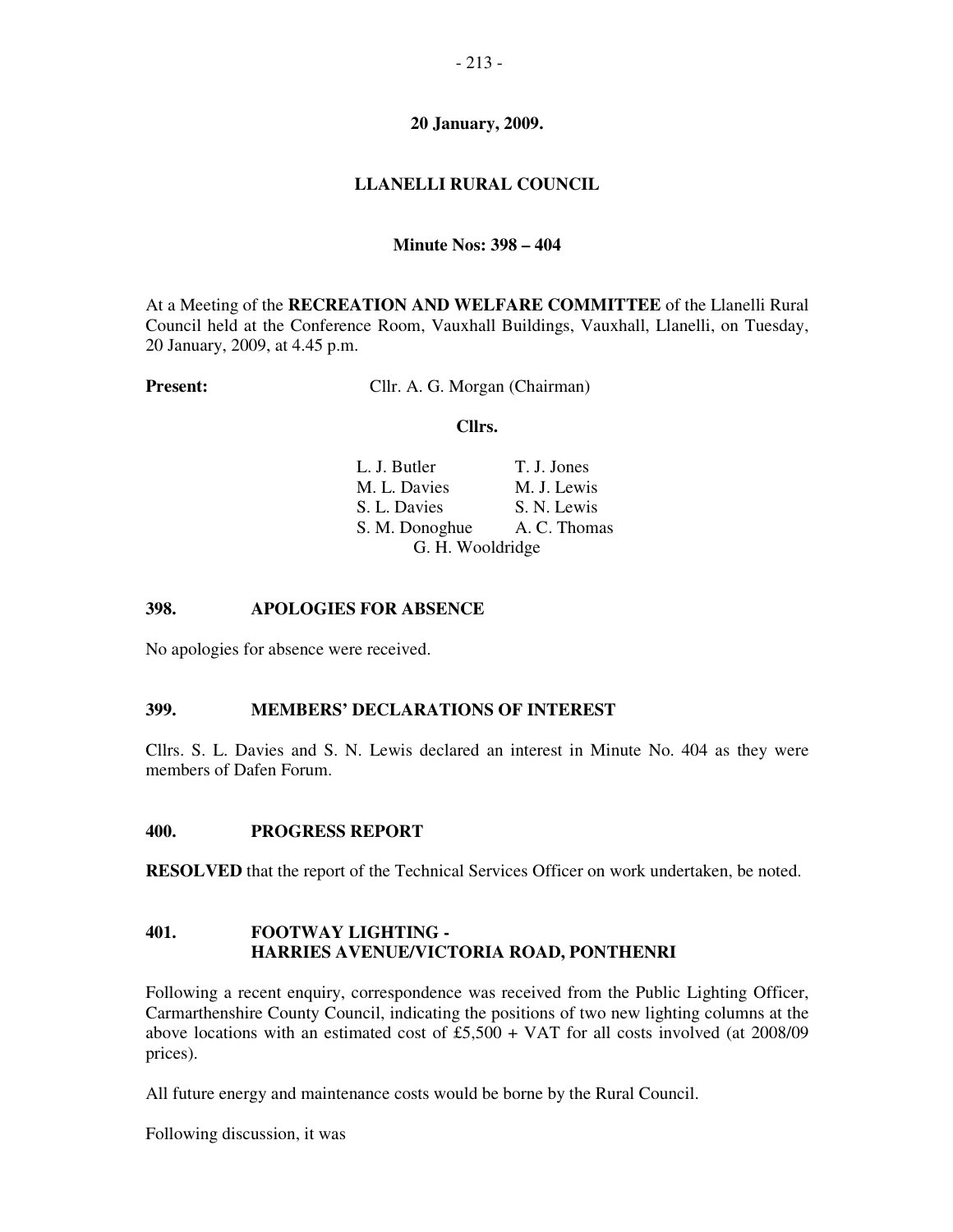$-214-$ 

# **20 January, 2009.**

# **RESOLVED** that

- (1) the necessary budget be included within the Council's Estimates of Expenditure for 2009/10; and that
- (2) residents affected by the proposal be contacted for their views and the information collated to enable a decision to be made on whether or not to proceed with the proposal.

# **402. PUBLIC BODIES (ADMISSION TO MEETINGS) ACT, 1960**

**RESOLVED** that in view of the confidential nature of the business to be transacted, the following matters be considered in private and that the power of exclusion of the public under Section 1(2) of the Public Bodies (Admission to Meetings Act, 1960) be exercised.

# **403. FELINFOEL CHANGING ROOMS AND RECREATION GROUND**

Pursuant to Minute No. 353, the Chairman welcomed Mr. Philip Watts, Senior Co-ordinator, Communities First Felinfoel.

The Clerk, having referred to issues raised during the previous Committee meeting, suggested that Mr. Watts be invited to address Members in order to clarify matters.

Mr. Watts informed that, having attended two meetings with key players within the County Council, funders had been identified for the project and it had been decided to bid for multiple applications with small values and he felt confident with this approach. He stated that this Authority would be looking for long term sustainability and referred to the shortage of good office accommodation available, particularly for service providers within the community. A meeting was to be held with representatives of the Local Health Board who were looking for an opportunity to form a strategy in order to deliver services within the Felinfoel area. Mr. Watts recommended that the Authority take a pro-active approach and look at the business element in order to raise revenue. Mr. Watts indicated that Communities First would come to an end in 2012, however the Local Health Board would continue to use the facilities.

Reference was made to Mr. Watts as not having a report for the Committee's appraisal and requested that one be available at his next attendance.

Members referred to commitment being required by organisations in the Felinfoel area, particularly by the sporting clubs. Mr. Watts stated that he had confidence in his team's strategy to look at capital projects and that it was for the Rural Council to ensure a policy was in place so that each of the sporting clubs had a realistic commitment plan.

Mr. Watts stated that the Council and Communities First Felinfoel would be named on the different bid applications. Members voiced their concern regarding funding being made available by the Local Health Board for offices within the development, however, Mr. Watts reiterated that new community services were coming on line owing to the lack of available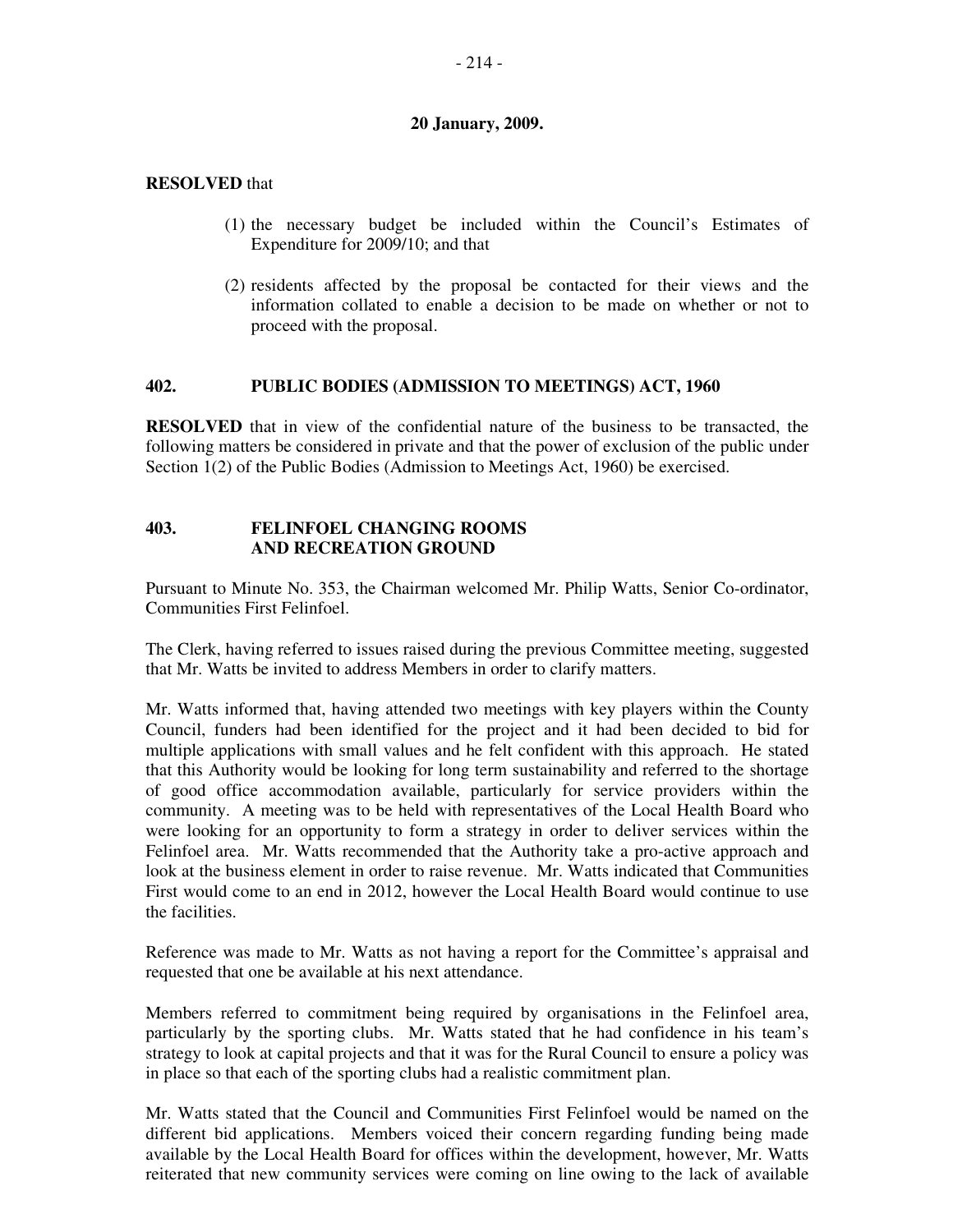# **20 January, 2009.**

room in hospitals therefore, it was imperative that the Authority look to business and service providers. Various organisations were thereupon suggested and reference was made to the fact that a General Practitioners' service was not available in Felinfoel.

Mr. Watts then withdrew from the meeting.

The Clerk proceeded to circulate illustrative plans of the new building and informed that the floor plans had been drafted from the schedule of accommodation needs received from the various stakeholders looking to use the new facility.

Members were informed that the plans had been costed at £710,000 (including professional fees) giving a target of £410,000, to be funded via a combination of grant aid and possibly a loan if deemed necessary.

Thereupon, the Clerk put forward a further proposal to help support the future sustainability of the building and Members felt it had sufficient merit to make a good business case for enhancing the use of the new building further still. However, before the matter could be taken any further, its feasibility needed to be explored with the Planning Authority in the first instance.

Members' views were then sought on how best to proceed and, it was

# **RESOLVED** that

- (1) the illustrative floor plans (as presented) be put forward with approval to the partnership Steering Group meeting scheduled for 28 January, 2009, and subsequently, to the community consultation event planned for later that evening;
- (2) the Clerk be authorised to explore with the Council's Consultant Architect and the Planning Authority, the merits of the proposal presented to Members; and, providing it is feasible
- (3) the illustrative plans be revised to reflect and accommodate the new proposal and that a planning application is submitted for approval to the Planning Authority; and
- (4) subject to Council approval, the additional costs associated with the proposal be included in the Council's loan sanction request to the Welsh Assembly Government.

# **404. LAND AT GLOBE ROW, DAFEN**

Cllrs. S. L. Davies and S. N. Lewis declared personal interests in the following item as they were members of Dafen Forum.

Pursuant to Minute No. 309, correspondence was received from Evans, Powell & Co., Solicitiors, informing that further investigation had revealed the appearance of two crown holes and it was suggested that a ground survey be carried out.